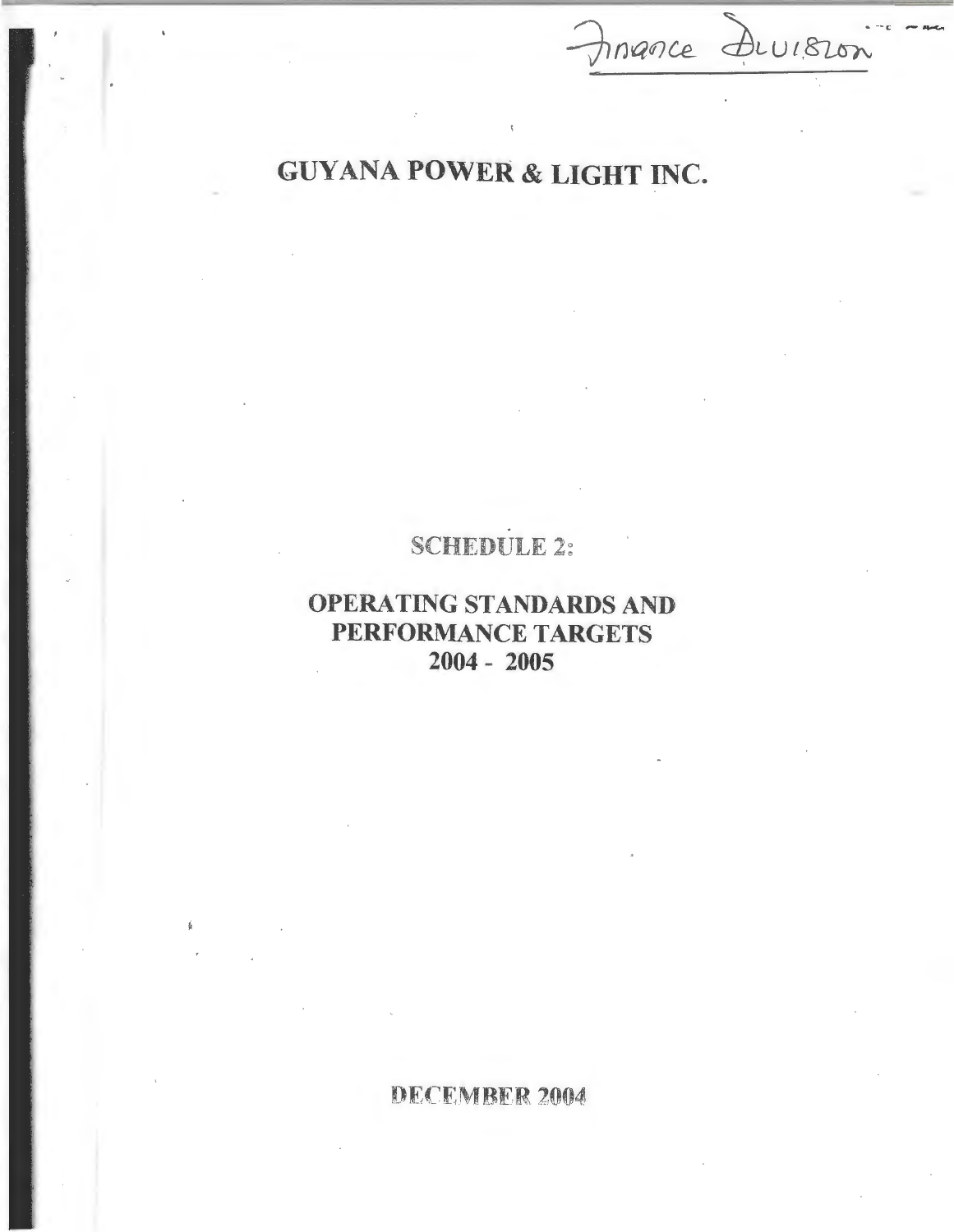

### **Schedule 2 Operating Standards & Performance Targets**

 $\gamma$ 

### **Definitions:**

·'Standards and Targets"

Are the operating standards and performance targets as set out in this Schedule, and as modified from time to time in accordance with this Schedule.

"Revised Interim Standards"

are the Standards and Targets approved from time to time by the Minister pending the development of Final Standards. The Standards and Targets set out in this schedule are to be in effect from January 01, 2004 to December 31, 2005 and replace the Preliminary Standards. Until Final Standards are developed and put into effect, Revised Interim Standards are to be submitted to the Minister for approval no later than November 1 each year.

·Final Standards'·'

·'Grandfathered Plant"

are the Standards and Targets to be developed and put into effect for the remaining period of the licence at a date to be agreed by the Minister.

is Plant which will not need to comply with the Standards and Targets.

 $\mathcal{L}$ 

### 1. **Introduction**

The Operating Standards and Performance Targets attached to the Licence specified standards and targets that were to be achieved by GPL, subject to "best efforts" and the need to preserve GPL's financial integrity.

Despite the company's best efforts it was unable to complete its major capital expansion programme. This resulted in the company being unable to meet all the standards and targets included in the Licence. Further, the investor withdrew from the company in *(*  March 2003 and the Management Contract was terminated at the end of April 2003. This resulted in material deterioration of the financial and other resources necessary to achieve the standards and targets as set out in the original Schedule 2.

Accordingly the "Revised Interim Standards" have been developed to reflect the position of the Company at that time, restrictions currently faced in obtaining financing on commercial terms as a wholly owned Government entity and limitations to self generated • funds as a result of the need to address tariffs in a manner to avoid losing customers to self-generation, despite current licence provisions.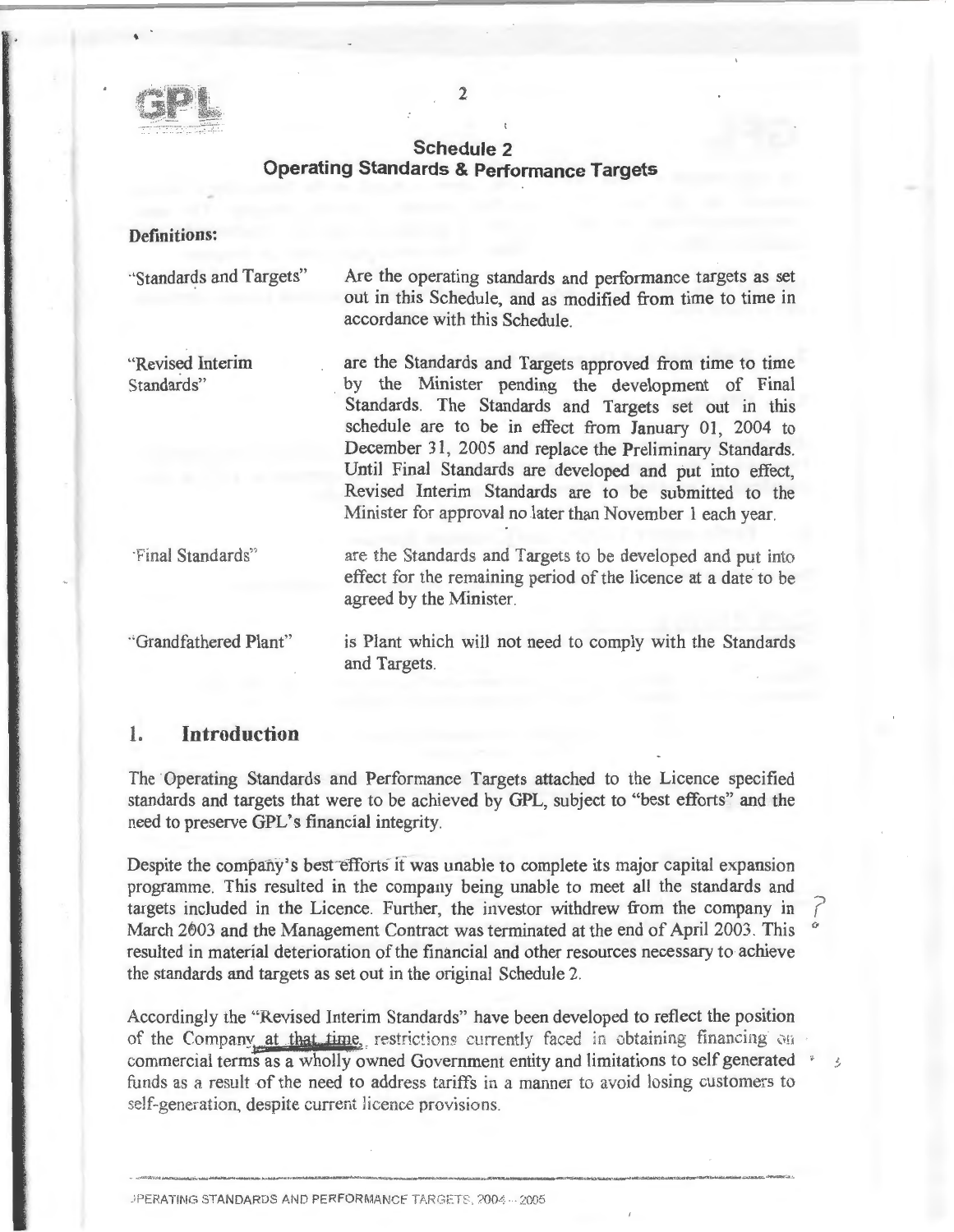

The achievement of these standards and targets is based on the "best efforts" of the company and the need to preserve the company's financial integrity. The nonachievement of these standards shall not be grounds for any legal challenge by any customer or class of customers with respect to the service provided by the company.

Until the Final Standards are approved by the Minister, the Revised Interim Standards then in effect shall continue to apply in subsequent years.

### **2 Technical and Operating Standards**

### 2.1 **GPL Plant**

All existing Plant as at the Effective Date, October 01, 1999 is considered Grandfathered Plant. All of the generating property owned by GEC and operated by GPL is also considered as Grandfathered Plant for the purposes of this Schedule.

### 3 **Performance** Targets and Customer Services

Benchmark targets against which progress can be monitored are outlined below.

| Category                  | <b>Analysis and Projections</b>                                                                                                                                                                                                                                                                                                                 |      |                                                                          |                                                                                       |  |  |  |  |
|---------------------------|-------------------------------------------------------------------------------------------------------------------------------------------------------------------------------------------------------------------------------------------------------------------------------------------------------------------------------------------------|------|--------------------------------------------------------------------------|---------------------------------------------------------------------------------------|--|--|--|--|
| Customer<br>Interruptions | Targets for System Average Interruption Frequency Index (SAIFI) and System<br>Average Interruption Duration Index (SAIDI) proposed for 2004-05 are:<br><b>SAIFI</b><br><b>Total Number of Customer Interruptions</b><br><b>Total Customers Served</b><br>SAIDI<br><b>Total Customer Hours of Interruptions</b><br><b>Total Customers Served</b> |      |                                                                          |                                                                                       |  |  |  |  |
|                           |                                                                                                                                                                                                                                                                                                                                                 | 2004 | 2005                                                                     |                                                                                       |  |  |  |  |
|                           | <b>SAIFI</b>                                                                                                                                                                                                                                                                                                                                    | 130  | 120                                                                      |                                                                                       |  |  |  |  |
|                           | <b>SAIDI</b>                                                                                                                                                                                                                                                                                                                                    | 225  | 200                                                                      |                                                                                       |  |  |  |  |
| Losses                    |                                                                                                                                                                                                                                                                                                                                                 |      |                                                                          | The total projected losses as a percent of gross generation, net of auxiliary use are |  |  |  |  |
|                           | included below: The Company expects to achieve these targets in last quarter of the<br>respective years.                                                                                                                                                                                                                                        | 2004 | 2005                                                                     |                                                                                       |  |  |  |  |
|                           | $\frac{0}{2}$                                                                                                                                                                                                                                                                                                                                   | 39   | 37                                                                       |                                                                                       |  |  |  |  |
| Average<br>Availability   | Average Availability $=$                                                                                                                                                                                                                                                                                                                        |      | Total Available Hours for all Units<br>Number of Units X Hours in Period |                                                                                       |  |  |  |  |
|                           |                                                                                                                                                                                                                                                                                                                                                 | 2004 | 2005                                                                     |                                                                                       |  |  |  |  |

Qualitv of Suoolv Standards

3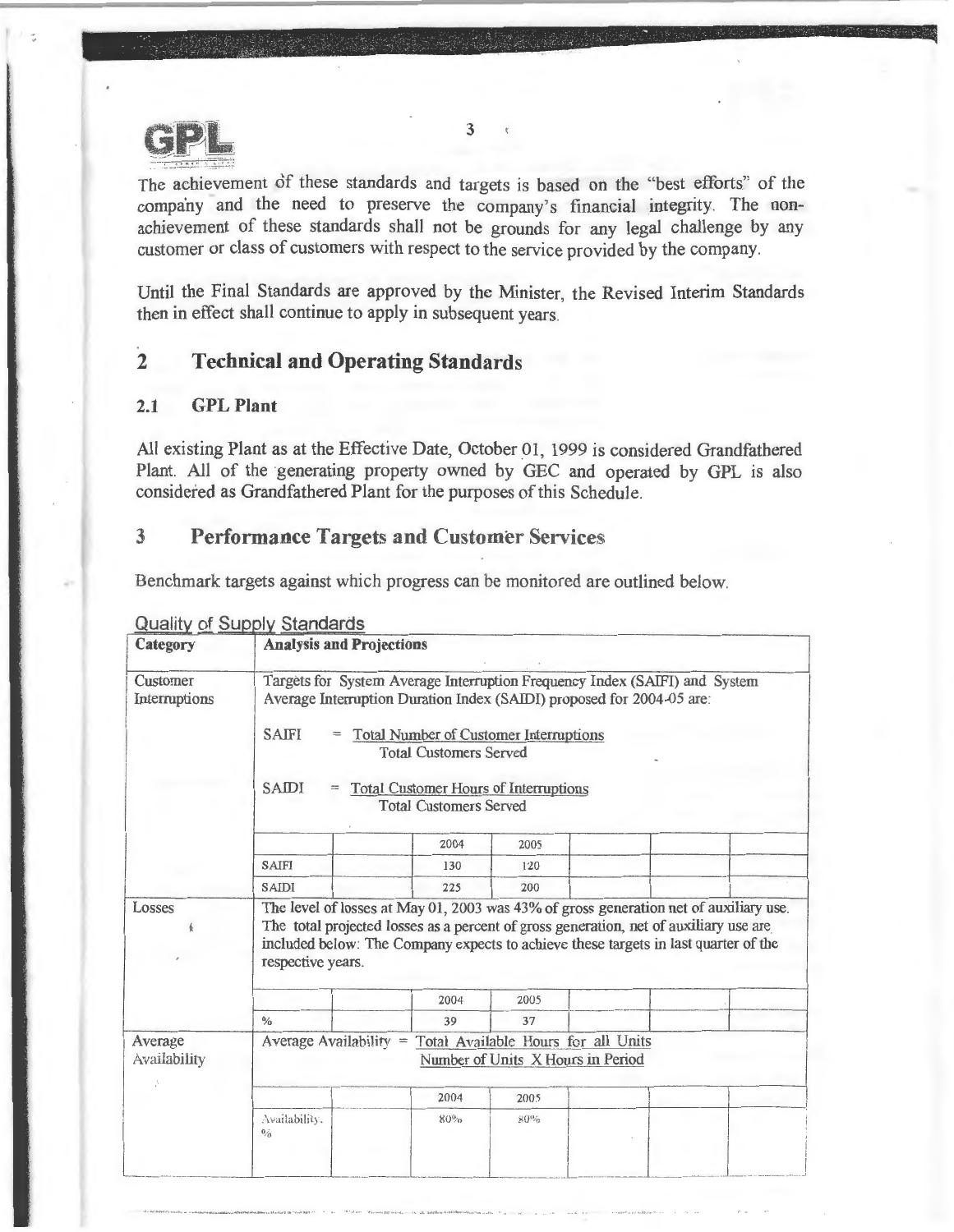

-

| Category                             | <b>Analysis and Projections</b>                                                                                                                                                                                                                                                                       |
|--------------------------------------|-------------------------------------------------------------------------------------------------------------------------------------------------------------------------------------------------------------------------------------------------------------------------------------------------------|
| Voltage &<br>Frequency<br>Regulation | While the original expectation was that new transmission and distribution networks<br>would be introduced to reduce voltage and frequency swings and remediate existing<br>deficiencies due to the need to focus on reducing losses and minimise tariff increases<br>T&D projects have been deferred. |
|                                      | As such GPL will seek to maintain, in stable conditions voltages of $+6\%$ and<br>following a system disturbance $\pm$ 10% of the prescribed voltage and frequency<br>regulation of $\pm$ 0.1 Hz. during normal operating conditions.                                                                 |

### Financial Standards

| Category                                         | <b>Analysis and Projections</b>                                                                                                                                                                                                                                                                                                                                                                                                                                              |                                                                                        |      |  |  |  |  |  |  |
|--------------------------------------------------|------------------------------------------------------------------------------------------------------------------------------------------------------------------------------------------------------------------------------------------------------------------------------------------------------------------------------------------------------------------------------------------------------------------------------------------------------------------------------|----------------------------------------------------------------------------------------|------|--|--|--|--|--|--|
| <b>Accounts</b><br>Receivable                    | The status of GPL accounts receivable is estimated from a joint GPL / GEC Debtors'<br>Ledger. Work is in progress to permit a formal split of the Ledger. Pending<br>finalisation of this split, the quoted figures are provisional and net of bad debt<br>expenses.                                                                                                                                                                                                         |                                                                                        |      |  |  |  |  |  |  |
|                                                  | Net                                                                                                                                                                                                                                                                                                                                                                                                                                                                          | 2004                                                                                   | 2005 |  |  |  |  |  |  |
|                                                  | Days                                                                                                                                                                                                                                                                                                                                                                                                                                                                         | 75                                                                                     | 69   |  |  |  |  |  |  |
| Accounts Payable                                 |                                                                                                                                                                                                                                                                                                                                                                                                                                                                              | The following targets for accounts payable are in relation to total purchases.<br>2004 | 2005 |  |  |  |  |  |  |
| <b>Bad Debt</b>                                  | 48<br>Days<br>50                                                                                                                                                                                                                                                                                                                                                                                                                                                             |                                                                                        |      |  |  |  |  |  |  |
| Expense                                          | The targets for bad debt expenses are in relation to annual sales.                                                                                                                                                                                                                                                                                                                                                                                                           |                                                                                        |      |  |  |  |  |  |  |
|                                                  |                                                                                                                                                                                                                                                                                                                                                                                                                                                                              | 2004                                                                                   | 2005 |  |  |  |  |  |  |
|                                                  | Days                                                                                                                                                                                                                                                                                                                                                                                                                                                                         | 6.0%                                                                                   | 6.0% |  |  |  |  |  |  |
| Meter reading<br>and Customer<br><b>Billings</b> | <b>Meter Readings</b><br>The target is to issue 85% of all bills based on actual meter readings. The current<br>performance is around 80%.<br><b>Large Consumers - Maximum Demand Consumers</b><br>The target is to issue bills within 7 days of meter reading<br><b>Domestic and Small Business Consumers</b><br>The target is to issue bills within 30 days of meter reading. Weighted by value and<br>based on a sample, the current performance is estimated at 32 days. |                                                                                        |      |  |  |  |  |  |  |
|                                                  |                                                                                                                                                                                                                                                                                                                                                                                                                                                                              | 2004                                                                                   | 2005 |  |  |  |  |  |  |
|                                                  | Days                                                                                                                                                                                                                                                                                                                                                                                                                                                                         | 32                                                                                     | 30   |  |  |  |  |  |  |

#### ~ Customer Service Standards

 $\mathbf{A}$ 

These standards are difficult to monitor in the absence of a modern billing system since delays occur in customer payment and fulfillment of other conditions. Comprehensive information is not therefore available regarding current performance.

As a general proposition, the following targets should be treated as met if 85% or more of the cases are completed by or within the target. This is to cater for exceptional cases where more complexity arises. Days quoted are working days unless otherwise stated.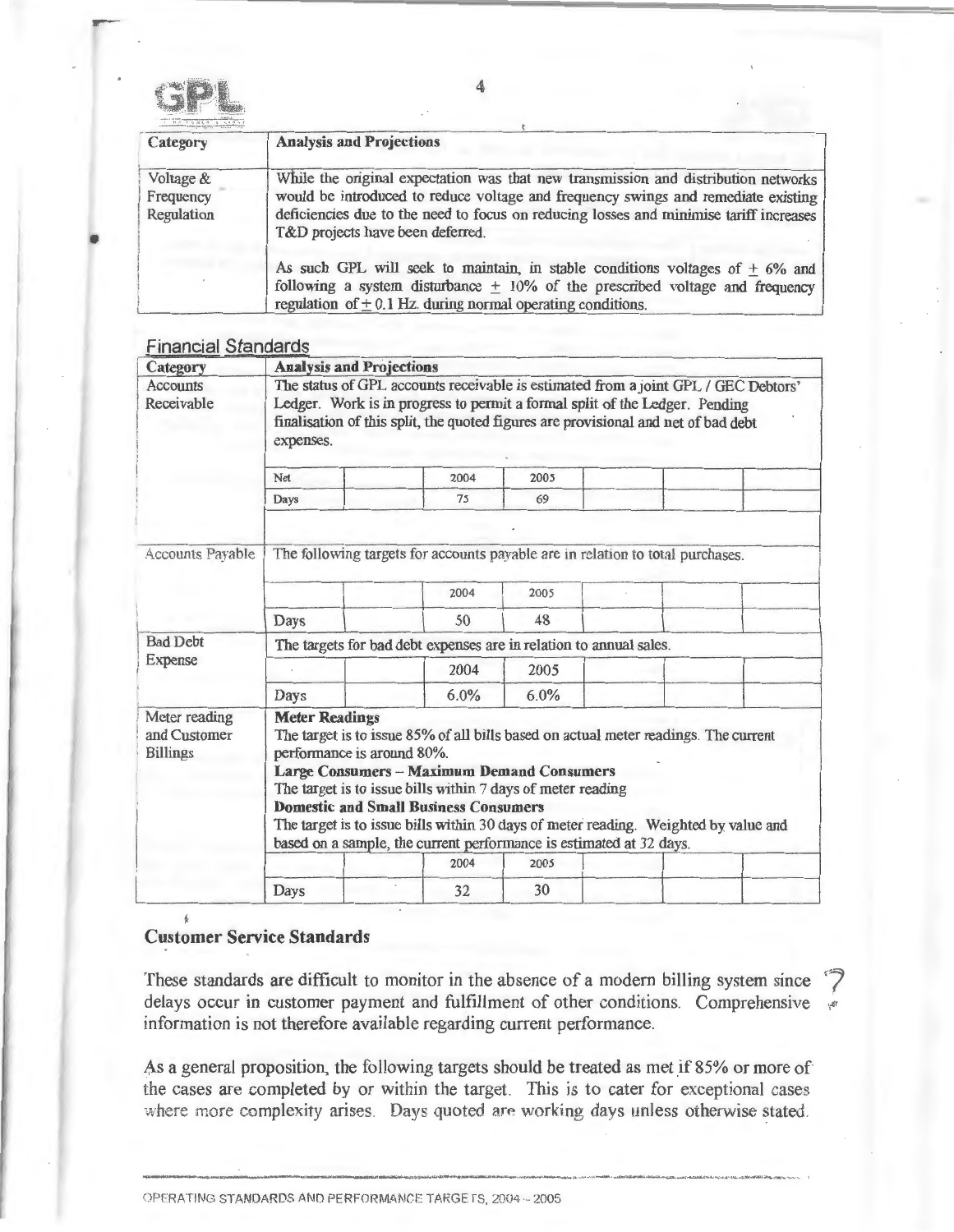

All targets assume that the customer has met all the requirements of the Standard Terms and Conditions prior to work starting.

| Category               | <b>Analysis and Projections</b>                                                            |                                      |                                                |                                                                                                                                                                                                                                                                                                                                                                                                                                                                                                                                                                                  |  |  |                                                                                                                                                                                                                                                                                                                                                                                                                                                                                                                                                     |  |
|------------------------|--------------------------------------------------------------------------------------------|--------------------------------------|------------------------------------------------|----------------------------------------------------------------------------------------------------------------------------------------------------------------------------------------------------------------------------------------------------------------------------------------------------------------------------------------------------------------------------------------------------------------------------------------------------------------------------------------------------------------------------------------------------------------------------------|--|--|-----------------------------------------------------------------------------------------------------------------------------------------------------------------------------------------------------------------------------------------------------------------------------------------------------------------------------------------------------------------------------------------------------------------------------------------------------------------------------------------------------------------------------------------------------|--|
| <b>New Connections</b> |                                                                                            |                                      | These standards deal with new supplies.        | Where primary or secondary networks are required, the current targets are 10 weeks<br>for provision of commercial service and 12 weeks for a new residential sub-division<br>(mains network only). It is not proposed that these be changed.<br>commercial case and $15 - 20$ working days the target in the residential case.<br>met by the customer prior to work and that the customer is ready for supply.<br>may be affected. (This has affected service delivery during 2002.) GPL will inform<br>customers in such cases and advise when supply is likely to be provided. |  |  | Where only a service and meter is involved, $10 - 15$ working days is the target in the<br>All these times assume that the requirements of the Standard Terms and Conditions are<br>Due to cash constraints and timing, GPL, from time to time, may not have all materials<br>available when required to provide supply. As such, the ability to achieve these targets                                                                                                                                                                              |  |
|                        |                                                                                            |                                      |                                                | UAEP is s separate major programme and the above standards are not applicable.<br>UAEP targets will be defined within that Project's work schedules.                                                                                                                                                                                                                                                                                                                                                                                                                             |  |  |                                                                                                                                                                                                                                                                                                                                                                                                                                                                                                                                                     |  |
|                        |                                                                                            |                                      | 2004                                           | 2005                                                                                                                                                                                                                                                                                                                                                                                                                                                                                                                                                                             |  |  |                                                                                                                                                                                                                                                                                                                                                                                                                                                                                                                                                     |  |
|                        |                                                                                            |                                      |                                                | Primary of secondary network required (period in weeks after ST&C conditions fulfilled)                                                                                                                                                                                                                                                                                                                                                                                                                                                                                          |  |  |                                                                                                                                                                                                                                                                                                                                                                                                                                                                                                                                                     |  |
|                        | Comm.<br>service                                                                           |                                      | 10                                             | 10                                                                                                                                                                                                                                                                                                                                                                                                                                                                                                                                                                               |  |  |                                                                                                                                                                                                                                                                                                                                                                                                                                                                                                                                                     |  |
|                        | <b>Residential</b><br>subdivision                                                          |                                      | 12                                             | 12                                                                                                                                                                                                                                                                                                                                                                                                                                                                                                                                                                               |  |  |                                                                                                                                                                                                                                                                                                                                                                                                                                                                                                                                                     |  |
|                        | Primary or secondary network NOT required (period in days after ST&C conditions fulfilled) |                                      |                                                |                                                                                                                                                                                                                                                                                                                                                                                                                                                                                                                                                                                  |  |  |                                                                                                                                                                                                                                                                                                                                                                                                                                                                                                                                                     |  |
|                        | Comm.<br>service                                                                           |                                      | $10 - 15$                                      | $10 - 15$                                                                                                                                                                                                                                                                                                                                                                                                                                                                                                                                                                        |  |  |                                                                                                                                                                                                                                                                                                                                                                                                                                                                                                                                                     |  |
|                        | Residential<br>services                                                                    |                                      | $15 - 20$                                      | $15 - 20$                                                                                                                                                                                                                                                                                                                                                                                                                                                                                                                                                                        |  |  |                                                                                                                                                                                                                                                                                                                                                                                                                                                                                                                                                     |  |
| Reconnections          |                                                                                            | it would be treated as a new supply. | The target for re-connection is within 2 days. | customers in such cases and advise when supply is likely to be provided.<br>To fully achieve and monitor these standards, a new billing system will be required.                                                                                                                                                                                                                                                                                                                                                                                                                 |  |  | Where a service and / or meter is required for re-connection, the target would be 10<br>working days in the commercial case and $15$ working days for residential $-$ in both<br>cases on the assumption that there is no requirement for additional load in which case<br>Due to cash constraints and timing, GPL, from time to time, may not have all materials<br>available when required to provide supply. As such, the ability to achieve these targets<br>may be affected. (This has affected service delivery during 2002.) GPL will inform |  |
|                        |                                                                                            |                                      | 2004                                           | 2005                                                                                                                                                                                                                                                                                                                                                                                                                                                                                                                                                                             |  |  |                                                                                                                                                                                                                                                                                                                                                                                                                                                                                                                                                     |  |
|                        |                                                                                            |                                      |                                                | Reconnection, service and meter in place (days after ST&C requirements met)                                                                                                                                                                                                                                                                                                                                                                                                                                                                                                      |  |  |                                                                                                                                                                                                                                                                                                                                                                                                                                                                                                                                                     |  |
|                        | In G'town                                                                                  |                                      | 2                                              | $\overline{z}$                                                                                                                                                                                                                                                                                                                                                                                                                                                                                                                                                                   |  |  |                                                                                                                                                                                                                                                                                                                                                                                                                                                                                                                                                     |  |
|                        | Elsewhere                                                                                  |                                      | 2                                              | 2                                                                                                                                                                                                                                                                                                                                                                                                                                                                                                                                                                                |  |  |                                                                                                                                                                                                                                                                                                                                                                                                                                                                                                                                                     |  |
|                        |                                                                                            |                                      |                                                | Reconnection, service and meter not in place (days after ST&C requirements met)                                                                                                                                                                                                                                                                                                                                                                                                                                                                                                  |  |  |                                                                                                                                                                                                                                                                                                                                                                                                                                                                                                                                                     |  |
|                        | Commercial                                                                                 |                                      | 10                                             | 10                                                                                                                                                                                                                                                                                                                                                                                                                                                                                                                                                                               |  |  |                                                                                                                                                                                                                                                                                                                                                                                                                                                                                                                                                     |  |
|                        |                                                                                            |                                      |                                                |                                                                                                                                                                                                                                                                                                                                                                                                                                                                                                                                                                                  |  |  |                                                                                                                                                                                                                                                                                                                                                                                                                                                                                                                                                     |  |
|                        | Residential                                                                                |                                      | 15 <sub>1</sub>                                | $15^{\circ}$                                                                                                                                                                                                                                                                                                                                                                                                                                                                                                                                                                     |  |  |                                                                                                                                                                                                                                                                                                                                                                                                                                                                                                                                                     |  |

OPERATING STANDARDS AND PERFORMANCE TARGETS, 2004 - 2005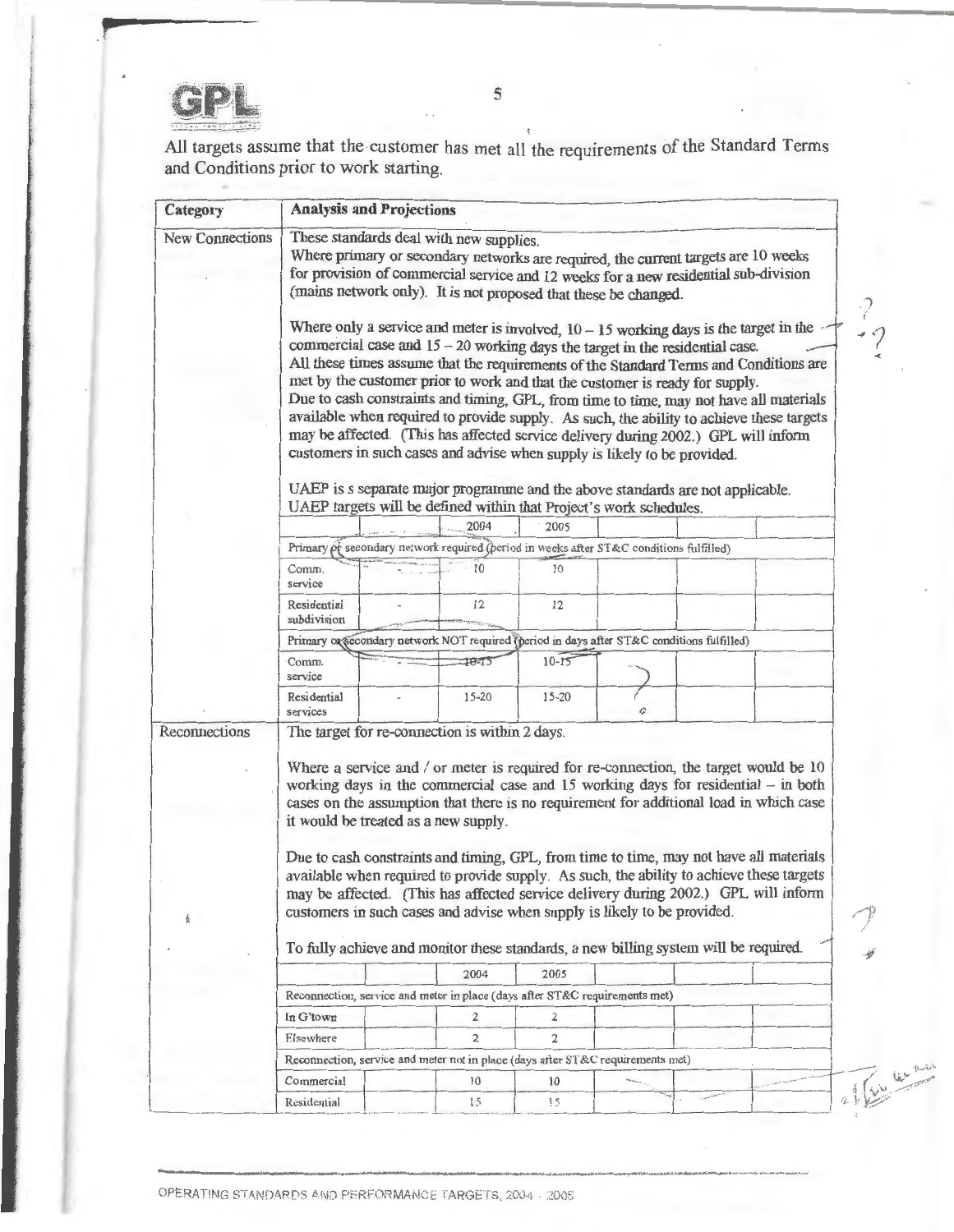-

| Category                                    | <b>Analysis and Projections</b>                                                                                                                                                                                        |      |                |                                                                                                                                                                                                                                                                                                                                                                                                                                                                                                                                                                                                                                                                                                                                 |  |  |  |  |  |
|---------------------------------------------|------------------------------------------------------------------------------------------------------------------------------------------------------------------------------------------------------------------------|------|----------------|---------------------------------------------------------------------------------------------------------------------------------------------------------------------------------------------------------------------------------------------------------------------------------------------------------------------------------------------------------------------------------------------------------------------------------------------------------------------------------------------------------------------------------------------------------------------------------------------------------------------------------------------------------------------------------------------------------------------------------|--|--|--|--|--|
| <b>Billing</b><br>Complaints and<br>Queries | The current target is to respond within 5 working days. Many queries are addressed at<br>GPL counters immediately. Queries in writing are generally acknowledged on receipt<br>and followed up as quickly as possible. |      |                |                                                                                                                                                                                                                                                                                                                                                                                                                                                                                                                                                                                                                                                                                                                                 |  |  |  |  |  |
|                                             | provided within 40 working days of receipt of the original complaint.<br>time from meter reading to billing, etc.).                                                                                                    |      |                | It is proposed that an acknowledgement be issued for written complaints within 3<br>working days. If the complaint relates to a billing anomaly does not require a site visit<br>to resolve, it is proposed that an explanation be provided within 7 working days of<br>receipt of the original complaint. If the complaint relates to a legal dispute and/or<br>involving the Public Utilities Commission it is proposed that an explanation be<br>Full achievement of this standard and the ability to monitor performance is contingent<br>on implementing the new billing system to enable the causes of certain queries to be<br>eliminated (e.g. to facilitate explanations of billing adjustments in the bill, to reduce |  |  |  |  |  |
|                                             | Days                                                                                                                                                                                                                   | 2004 | 2005           |                                                                                                                                                                                                                                                                                                                                                                                                                                                                                                                                                                                                                                                                                                                                 |  |  |  |  |  |
|                                             | Acknowledge                                                                                                                                                                                                            | 3    | $\mathfrak{Z}$ |                                                                                                                                                                                                                                                                                                                                                                                                                                                                                                                                                                                                                                                                                                                                 |  |  |  |  |  |
|                                             | <b>Billing</b> queries-<br>No Site Visit                                                                                                                                                                               | 7    | $\tau$         |                                                                                                                                                                                                                                                                                                                                                                                                                                                                                                                                                                                                                                                                                                                                 |  |  |  |  |  |
|                                             | Legal queries-<br>No Site Visit                                                                                                                                                                                        | 40   | 35             |                                                                                                                                                                                                                                                                                                                                                                                                                                                                                                                                                                                                                                                                                                                                 |  |  |  |  |  |
|                                             | All queries -Site<br>Visit                                                                                                                                                                                             | 40   | 35             |                                                                                                                                                                                                                                                                                                                                                                                                                                                                                                                                                                                                                                                                                                                                 |  |  |  |  |  |

### Other Standards

| Category                         | <b>Analysis and Projections</b>                                                                                                                                                                                                                                                                                                                                                                                                                                                                                                                                                                                                                                                                                                                                                                            |  |            |            |  |  |  |  |
|----------------------------------|------------------------------------------------------------------------------------------------------------------------------------------------------------------------------------------------------------------------------------------------------------------------------------------------------------------------------------------------------------------------------------------------------------------------------------------------------------------------------------------------------------------------------------------------------------------------------------------------------------------------------------------------------------------------------------------------------------------------------------------------------------------------------------------------------------|--|------------|------------|--|--|--|--|
| Meter<br>Replacement             | Mass meter replacements will generally be associated with the loss reduction campaign.<br>Meters will also be replaced, as necessary, following investigation of individual<br>customer complains. The target for replacing an individual customer's meter, once this<br>is determined by GPL as necessary following a complaint, is 10 working days on<br>average for a commercial meter and 8 working days on average for a residential for 90%<br>of cases.                                                                                                                                                                                                                                                                                                                                             |  |            |            |  |  |  |  |
|                                  | Due to cash constraints and timing, GPL, from time to time, may not have all materials<br>available when required to provide supply. As such, the ability to achieve these targets<br>may be affected. (This has affected service delivery during 2002.) GPL will inform<br>customers in such cases and advise when supply is likely to be provided.                                                                                                                                                                                                                                                                                                                                                                                                                                                       |  |            |            |  |  |  |  |
|                                  | Av. Work Days<br>Commercial                                                                                                                                                                                                                                                                                                                                                                                                                                                                                                                                                                                                                                                                                                                                                                                |  | 2004<br>10 | 2005<br>10 |  |  |  |  |
|                                  | Residential                                                                                                                                                                                                                                                                                                                                                                                                                                                                                                                                                                                                                                                                                                                                                                                                |  | 8          | 8          |  |  |  |  |
| <b>Local Supplier</b><br>Program | GPL has worked with a number of local suppliers to provide new services. These<br>include design and manufacture of fibreglass meter enclosures; galvanised steel CT<br>enclosures; design and manufacture of modular office furniture; training in network<br>construction and maintenance skills; syllabus development for employee training; major<br>meter installation refurbishment; etc.<br>GPL purchases poles and other wood products from local suppliers, as well as local<br>services (e.g. vehicle hire, scrap removal, site maintenance, building construction, etc.).<br>Given the nature of GPL's business, most purchases are for fuel and equipment that<br>cannot be sourced in Guyana. Issues of technology and, more importantly scale, make<br>substitution difficult or impossible. |  |            |            |  |  |  |  |

6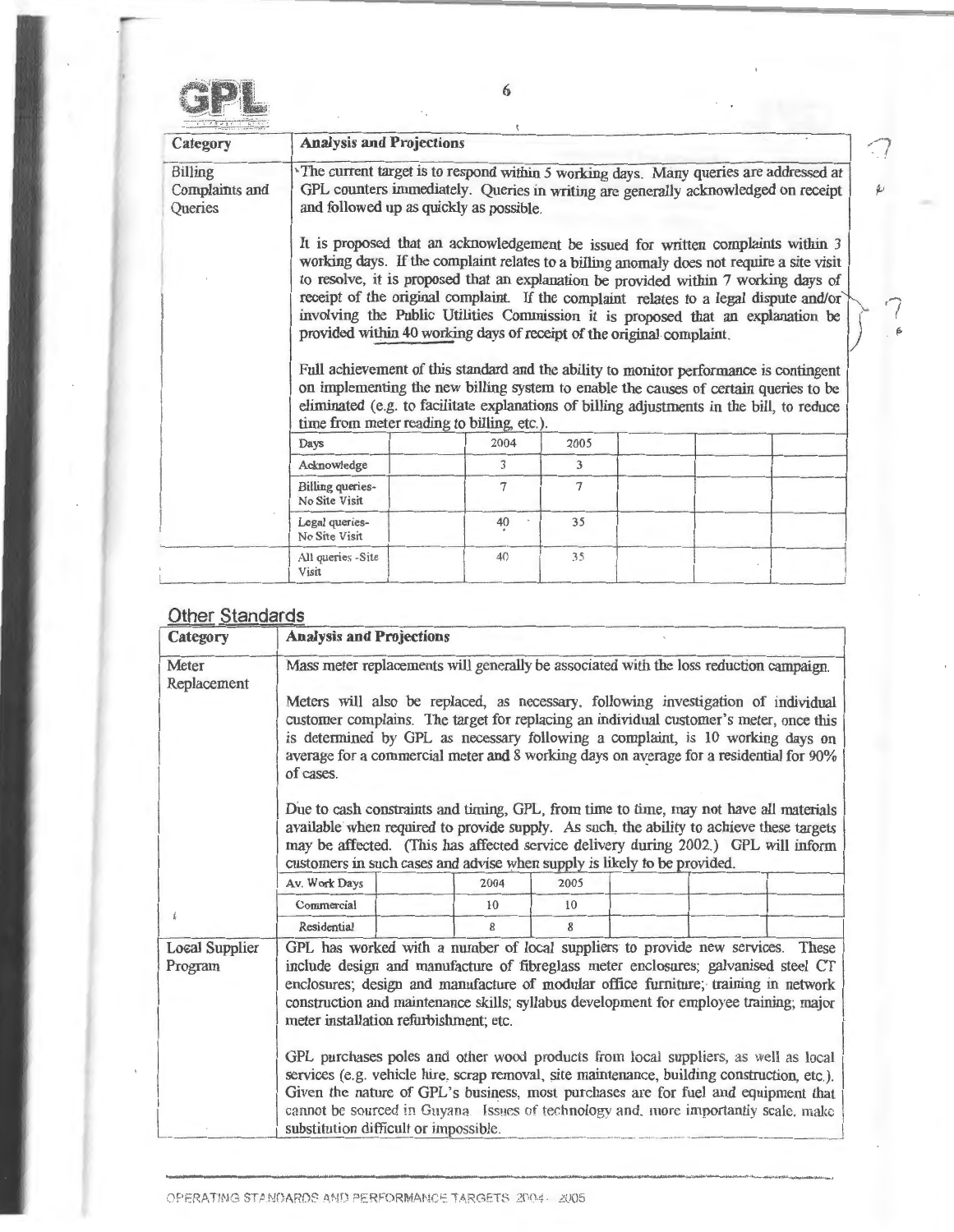| i. |  |  |  |  |
|----|--|--|--|--|

 $\sim 10$ 

 $\oint_{\Gamma}$ 

of the company of the company of the company

lies.

-

| Category | <b>Analysis and Projections</b>                                                                                                                                                                                           |
|----------|---------------------------------------------------------------------------------------------------------------------------------------------------------------------------------------------------------------------------|
|          | GPL will continue to work with local suppliers to develop opportunities for local<br>business to work with GPL provided that products and services can be locally provided<br>to quality, price and timeliness standards. |

 $\sim$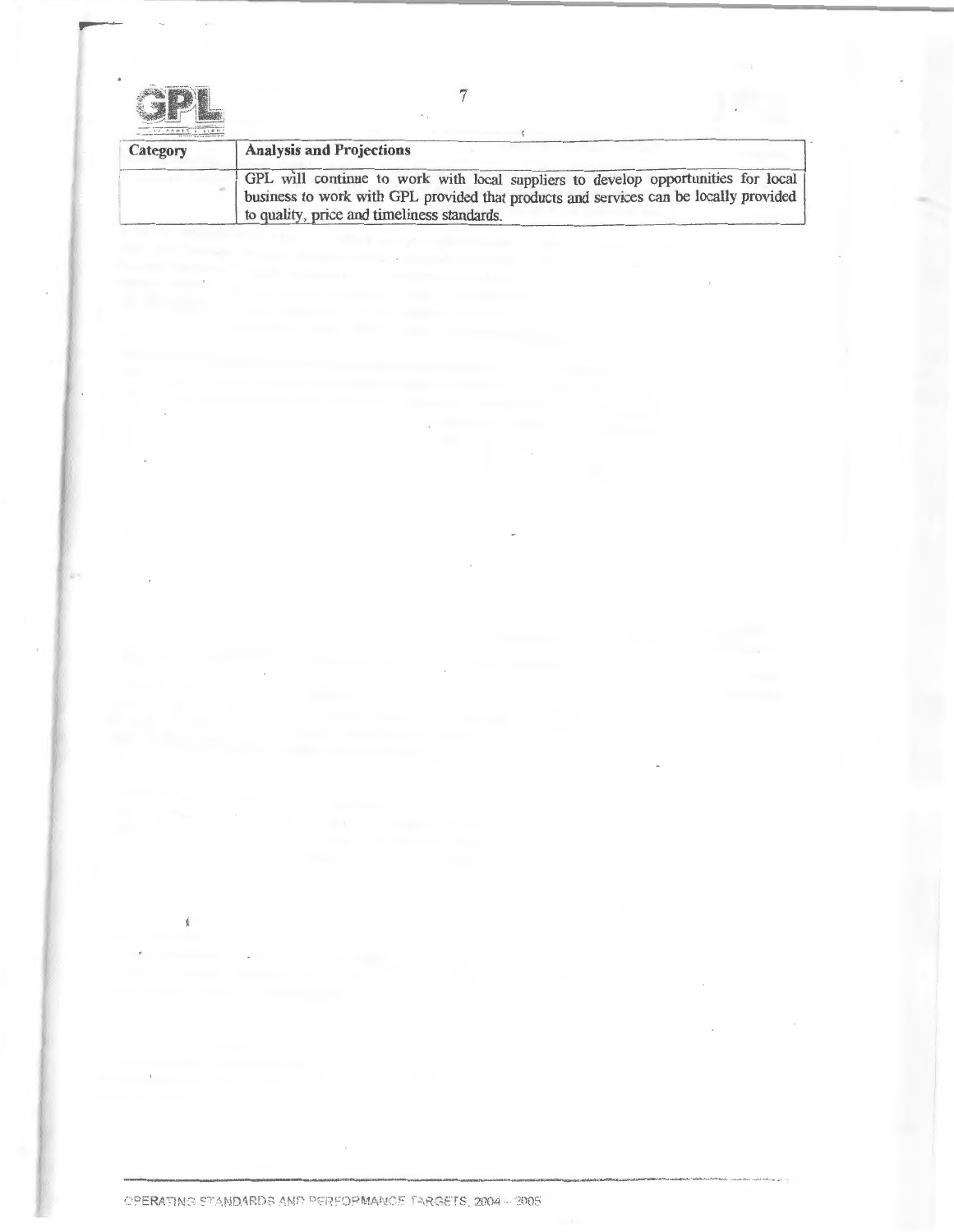

### **Schedule 2 Operating Standards & Performance Targets**

**Definitions:** 

'·Standards and Targets"

"Revised Interim Standards"

Are the operating standards and performance targets as set out in this Schedule, and as modified from time to time in accordance with this Schedule.

are the Standards and Targets approved from time to time by the Minister pending the development of Final Standards. The Standards and Targets set out in this schedule are to be in effect from January 01, 2007 to December 31, 2009 and replace the Revised Interim Standards for 2004 - 2005. Until Final Standards are developed and put into effect, Revised Interim Standards are to be submitted to the Minister for approval no later than November 1 2009.

"Final Standards"

}

are the Standards and Targets to be developed and put into effect for the remaining period of the licence at a date to be agreed by the Minister.

"Grandfathered Plant"

is Plant which will not need to comply with the Standards and Targets.

### **1. Introduction**

The Operating Standards and Performance Targets attached to the Licence, specified standards and targets that were to be achieved by GPL, subject to "best efforts" and the need to preserve GPL's financial integrity.

Despite the company's best efforts it was unable to complete its major capital expansion programme. This resulted in it being unable to meet all the standards and targets included in the Licence. The Company continues to pursue various initiatives to realize the financing necessary to implement its capital programme. The return in April 2003 to full Government ownership imposed HIPIC conditionality on borrowing which severely limited the list of potential lenders. Sustained sharp increases in fuel prices, over the past three years, which have been largely absorbed by the Company has depleted its cash flows to the extent that funding for major capital works from internal cash flows was 'impossible.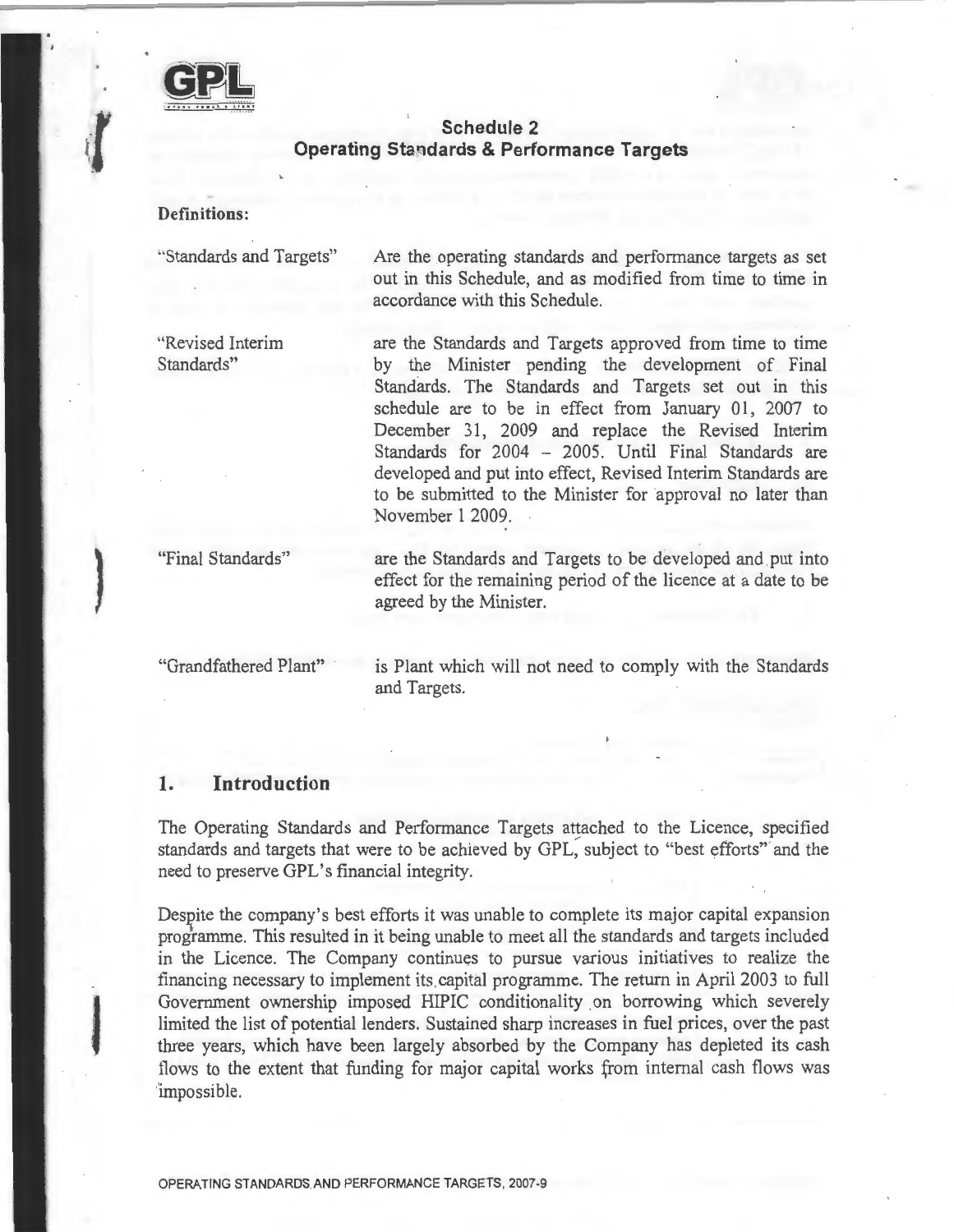

 $\mathbb{R}^{\mathbb{Z}^{\times 2}}$ 

Accordingly the "Revised Interim Standards" have been developed to reflect the position of the Company at this time, restrictions currently faced in obtaining financing on commercial terms as a wholly Government entity and limitations to self generated funds as a result of the need to address tariffs in a manner to avoid losing customers to selfgeneration, despite current licence provisions.

**Property** 

The achievement of these standards and targets is based on the "best efforts" of the company and the need to preserve its financial integrity. The non-achievement of these standards shall not be grounds for any legal challenge by any customer or class of customers with respect to the service provided by the company.

Until the Final Standards are approved by the Minister, the Revised Interim Standards then in effect shall continue to apply in subsequent years.

### 2 Technical and Operating Standards

### 2.1 GPL Plant

All existing Plant as at the Effective Date, October 01, 1999 is considered Grandfathered Plant. All of the generating property owned by GEC and operated by GPL is also considered as Grandfathered Plant for the purposes of this Schedule.

### 3 Performance Targets and Customer Services

Benchmark targets against which progress can be monitored are outlined below.

|               | <u>waality of oapply otaliaalas</u>                                                                                                                                                                                                                                                                                                                                           |                                                                           |      |      |  |  |  |  |
|---------------|-------------------------------------------------------------------------------------------------------------------------------------------------------------------------------------------------------------------------------------------------------------------------------------------------------------------------------------------------------------------------------|---------------------------------------------------------------------------|------|------|--|--|--|--|
| Category      |                                                                                                                                                                                                                                                                                                                                                                               |                                                                           |      |      |  |  |  |  |
|               | <b>Analysis and Projections</b>                                                                                                                                                                                                                                                                                                                                               |                                                                           |      |      |  |  |  |  |
| Customer      | Targets for System Average Interruption Frequency Index (SAIFI) and                                                                                                                                                                                                                                                                                                           |                                                                           |      |      |  |  |  |  |
| Interruptions | System Average Interruption Duration Index (SAIDI) proposed for 2007 - 2009 are:                                                                                                                                                                                                                                                                                              |                                                                           |      |      |  |  |  |  |
|               | SAFI                                                                                                                                                                                                                                                                                                                                                                          | = Total Number of Customer Interruptions<br><b>Total Customers Served</b> |      |      |  |  |  |  |
| Ą             | = Total Customer Hours of Interruptions<br>SADI<br><b>Total Customers Served</b>                                                                                                                                                                                                                                                                                              |                                                                           |      |      |  |  |  |  |
|               |                                                                                                                                                                                                                                                                                                                                                                               | 2007                                                                      | 2008 | 2009 |  |  |  |  |
|               | SAIFI                                                                                                                                                                                                                                                                                                                                                                         | 130                                                                       | 140  | 125  |  |  |  |  |
|               | SAIDI                                                                                                                                                                                                                                                                                                                                                                         | 225                                                                       | 250  | 200  |  |  |  |  |
| Losses        | The level of losses at Dec. 2003 was 40.5%, Dec. 2004 was 38.6%, Dec. 2005 was<br>38.4% and Dec. 2006 was 35.1% of gross generation net of auxiliary use. The total<br>projected losses as a percent of gross generation, net of auxiliary use are included<br>below: The Company expects to achieve these targets in the end of the last quarter of<br>the respective years. |                                                                           |      |      |  |  |  |  |

Quality of Sunnly Standarde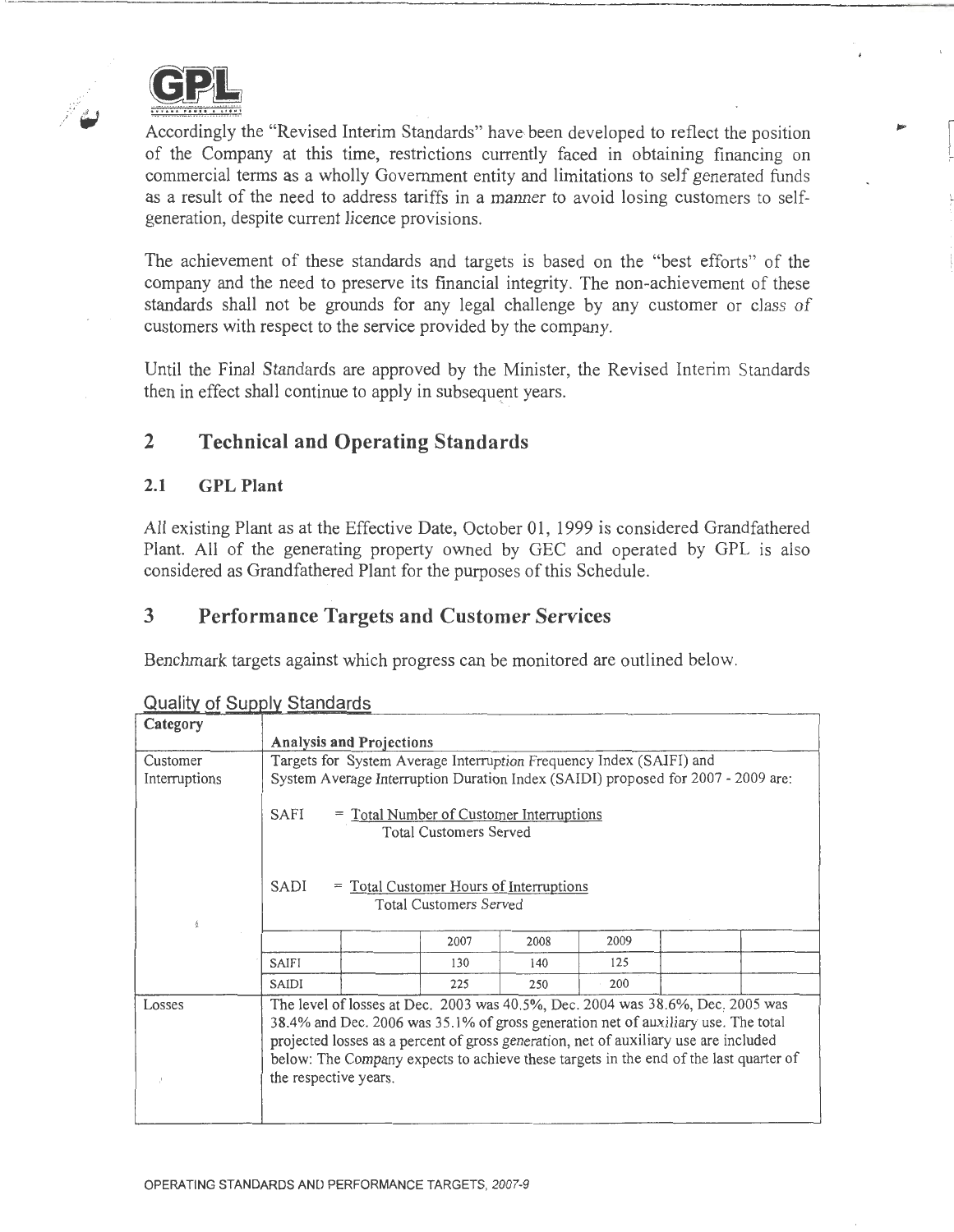

| Category                             | <b>Analysis and Projections</b>                                                                                                                                                                                                                                                                                                                                                                                                                                                                                                                                                                                          |      |      |      |  |  |  |  |  |
|--------------------------------------|--------------------------------------------------------------------------------------------------------------------------------------------------------------------------------------------------------------------------------------------------------------------------------------------------------------------------------------------------------------------------------------------------------------------------------------------------------------------------------------------------------------------------------------------------------------------------------------------------------------------------|------|------|------|--|--|--|--|--|
|                                      |                                                                                                                                                                                                                                                                                                                                                                                                                                                                                                                                                                                                                          | 2007 | 2008 | 2009 |  |  |  |  |  |
|                                      | $\frac{6}{6}$                                                                                                                                                                                                                                                                                                                                                                                                                                                                                                                                                                                                            | 32.8 | 28.7 | 22.1 |  |  |  |  |  |
| Average<br>Availability              | All generating plant as at October 1st, 1999 (Effective Date) is considered as<br>Grandfathered Plant and is not included in the computation of this standard. Six new<br>1.6MW and four used 1.4MW mobile high speed generating units have been acquired<br>since the Effective Date and while these are primarily designed for peak shave duty<br>they are essentially operated base-load and therefore experience more forced outages.<br>This standard applies to the seven remaining units in this mobile fleet.<br>Average Availability = Total Available Hours for all Units<br>Number of Units X Hours in Period |      |      |      |  |  |  |  |  |
|                                      |                                                                                                                                                                                                                                                                                                                                                                                                                                                                                                                                                                                                                          | 2007 | 2008 | 2009 |  |  |  |  |  |
|                                      | Availability,<br>$\%$                                                                                                                                                                                                                                                                                                                                                                                                                                                                                                                                                                                                    | 75%  | 75%  | 85%  |  |  |  |  |  |
| Voltage &<br>Frequency<br>Regulation | The original expectation was that new transmission and substation facilities would<br>have been constructed to reduce voltage and frequency swings and remediate existing<br>deficiencies but due to the ever increasing price of fuel T&D projects have been<br>deferred. The nominal voltage and frequency levels are indicated in paragraph 3.6 of<br>the Standard Terms & Conditions. .<br>GPL will seek to maintain, in stable conditions voltages, of $\pm 6\%$ of the rotatinal<br>voltage and $\pm$ 10% following a system disturbance and frequency of $\pm$ 0.24 Hz of the<br>nominal frequency.               |      |      |      |  |  |  |  |  |

i.

### Financial Standards

| Category                |                                                                                                                                                                                                                                                                                      | <b>Analysis and Projections</b>                                                                                                                                            |      |          |      |  |  |  |  |
|-------------------------|--------------------------------------------------------------------------------------------------------------------------------------------------------------------------------------------------------------------------------------------------------------------------------------|----------------------------------------------------------------------------------------------------------------------------------------------------------------------------|------|----------|------|--|--|--|--|
| Accounts<br>Receivable  | The status of GPL accounts receivable is stated in its audited annual financial<br>statements. The quoted figures are net of provision for doubtful debts. Unlike the<br>figures in the financial statements the receivables as per the billing system include<br>GEC's receivables. |                                                                                                                                                                            |      |          |      |  |  |  |  |
|                         | Net                                                                                                                                                                                                                                                                                  | 2007                                                                                                                                                                       | 2008 | $2009 -$ |      |  |  |  |  |
|                         | Days                                                                                                                                                                                                                                                                                 | 63                                                                                                                                                                         | 60   | 60       |      |  |  |  |  |
| <b>Accounts Payable</b> |                                                                                                                                                                                                                                                                                      | While most of GPL's Creditors offer 30 days credit some of the largest ones actually<br>offer up to sixty days. The determination of this target is from the invoice date. |      |          |      |  |  |  |  |
|                         |                                                                                                                                                                                                                                                                                      | 2007                                                                                                                                                                       | 2008 | 2009     |      |  |  |  |  |
|                         | Days                                                                                                                                                                                                                                                                                 | 43                                                                                                                                                                         | .40  | 40       | de 1 |  |  |  |  |

| <b>Bad Debt</b><br>Expense | 3% in 2005. | GPL's collection has improved significantly since 2005 and has been consistently<br>applicable to the accounting period (year) and has been reduced from 5% in 2004 to<br>Bad Debt Expense = $3\%$ of sales for the year. |      |      | maintained above 98% since. Bad Debt Expense is the estimated amount of bad debt |
|----------------------------|-------------|---------------------------------------------------------------------------------------------------------------------------------------------------------------------------------------------------------------------------|------|------|----------------------------------------------------------------------------------|
|                            |             | 2007                                                                                                                                                                                                                      | 2008 | 2009 |                                                                                  |
|                            | Days        | 3.0%                                                                                                                                                                                                                      | 3.0% | 3.0% |                                                                                  |

 $\bar{ }$  $\epsilon$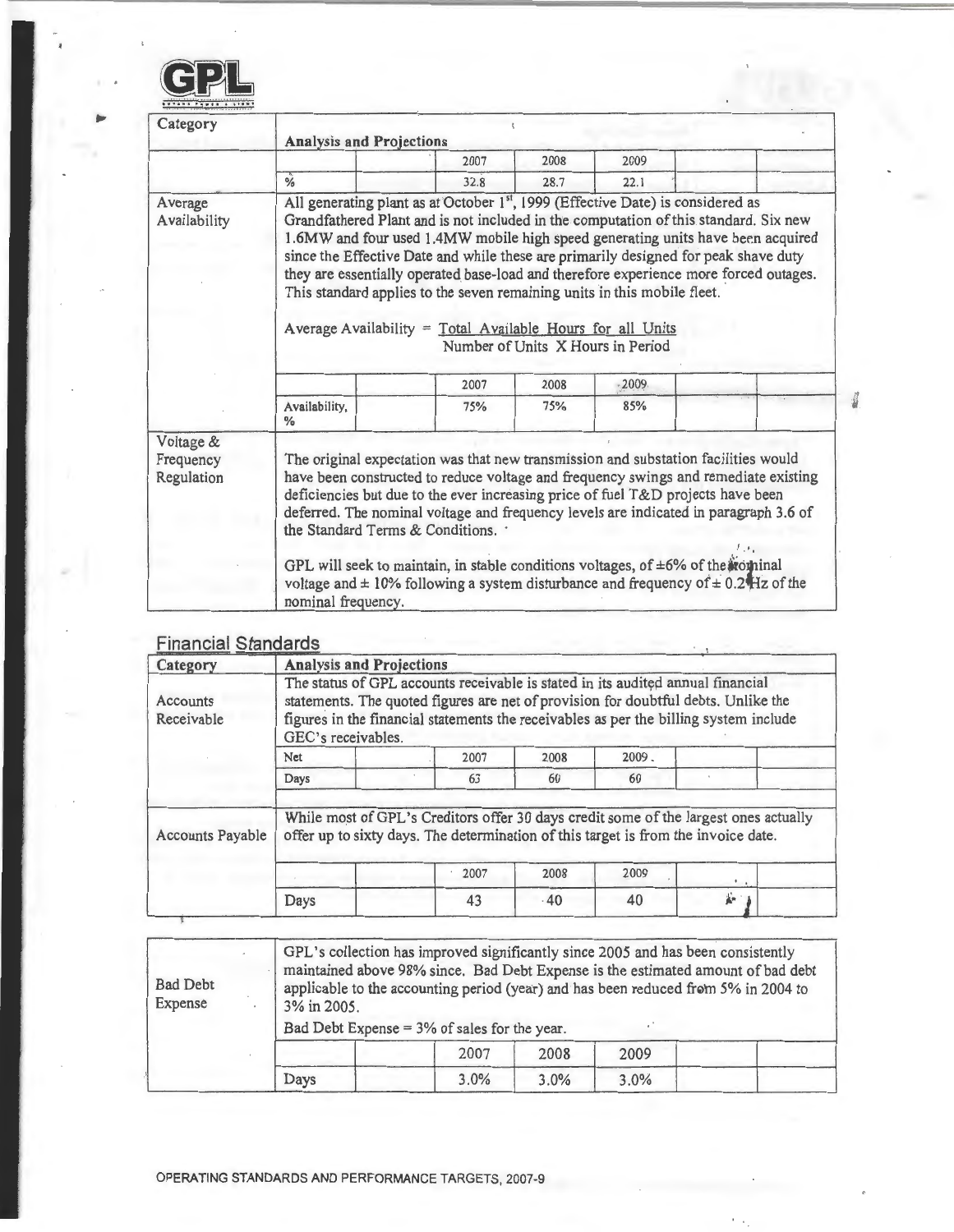|  |  | <b>6 N T</b> |
|--|--|--------------|

| Meter reading<br>and Customer<br><b>Billings</b> | <b>Meter Readings</b><br>The target is to issue 85% of non-MD bills based on actual meter readings and 95% of<br>MD bills based on actual meter readings.<br>Large Consumers - Maximum Demand Consumers<br>The target is to issue bills within 7 days of meter reading<br><b>Domestic and Small Business Consumers</b><br>The target is to issue bills within 30 days of meter reading ultimately. |      |      |      |  |  |
|--------------------------------------------------|----------------------------------------------------------------------------------------------------------------------------------------------------------------------------------------------------------------------------------------------------------------------------------------------------------------------------------------------------------------------------------------------------|------|------|------|--|--|
|                                                  |                                                                                                                                                                                                                                                                                                                                                                                                    | 2007 | 2008 | 2009 |  |  |
|                                                  | Days<br>Non-MD                                                                                                                                                                                                                                                                                                                                                                                     | 32   | 30   | 30   |  |  |
|                                                  | Days<br>MD                                                                                                                                                                                                                                                                                                                                                                                         |      |      |      |  |  |

### · Customer Service Standards

These standards are difficult to monitor in the absence of a modern billing system since delays occur in customer payment and fulfillment of other conditions. Comprehensive information is not therefore available regarding current performance.

As a general proposition, the following targets should be treated as met if 85% or more of the cases are completed by or within the target. This is to cater for exceptional cases where more complexity arises. Days quoted are working days unless otherwise stated. All targets assume that the customer has met all the requirements of the Standard Terms and Conditions prior to work starting.

| Category               | <b>Analysis and Projections</b>                                                                                                                                                                                                                                                         |  |                                                                                            |           |           |                                                                                                                                                                                                                                                                                                                                                                                                                                                                                                                                                                                                                               |  |
|------------------------|-----------------------------------------------------------------------------------------------------------------------------------------------------------------------------------------------------------------------------------------------------------------------------------------|--|--------------------------------------------------------------------------------------------|-----------|-----------|-------------------------------------------------------------------------------------------------------------------------------------------------------------------------------------------------------------------------------------------------------------------------------------------------------------------------------------------------------------------------------------------------------------------------------------------------------------------------------------------------------------------------------------------------------------------------------------------------------------------------------|--|
| <b>New Connections</b> | These standards deal with new supplies.<br>Where primary or secondary networks are required, the current targets are 10 weeks<br>for provision of commercial service and 12 weeks for a new residential sub-division<br>(mains network only). It is not proposed that these be changed. |  |                                                                                            |           |           |                                                                                                                                                                                                                                                                                                                                                                                                                                                                                                                                                                                                                               |  |
|                        |                                                                                                                                                                                                                                                                                         |  | such cases and advise when supply is likely to be provided.<br>2007                        | 2008      | 2009      | Where only a service and meter is involved, $10 - 15$ working days is the target in the<br>commercial case and $15 - 20$ working days the target in the residential case.<br>All these times assume that the requirements of the Standard Terms and Conditions are<br>met by the customer prior to work and that the customer is ready for supply.<br>Due to cash constraints and timing, GPL, from time to time, may not have all materials<br>available when required to provide supply. As such, the ability to achieve these targets<br>may be affected. GPL will inform customers within the prescribed target period in |  |
|                        | Primary or secondary network required (period in weeks after ST&C conditions fulfilled)                                                                                                                                                                                                 |  |                                                                                            |           |           |                                                                                                                                                                                                                                                                                                                                                                                                                                                                                                                                                                                                                               |  |
|                        | Comm.<br>service                                                                                                                                                                                                                                                                        |  | 10                                                                                         | 10        | 10        |                                                                                                                                                                                                                                                                                                                                                                                                                                                                                                                                                                                                                               |  |
|                        | Residential<br>subdivision                                                                                                                                                                                                                                                              |  | 12                                                                                         | 12        | 12        |                                                                                                                                                                                                                                                                                                                                                                                                                                                                                                                                                                                                                               |  |
|                        |                                                                                                                                                                                                                                                                                         |  | Primary or secondary network NOT required (period in days after ST&C conditions fulfilled) |           |           |                                                                                                                                                                                                                                                                                                                                                                                                                                                                                                                                                                                                                               |  |
|                        | Comm.<br>service                                                                                                                                                                                                                                                                        |  | $10 - 15$                                                                                  | $10 - 15$ | $10 - 15$ |                                                                                                                                                                                                                                                                                                                                                                                                                                                                                                                                                                                                                               |  |

Custo **Notif** 

**Reco** 

Cate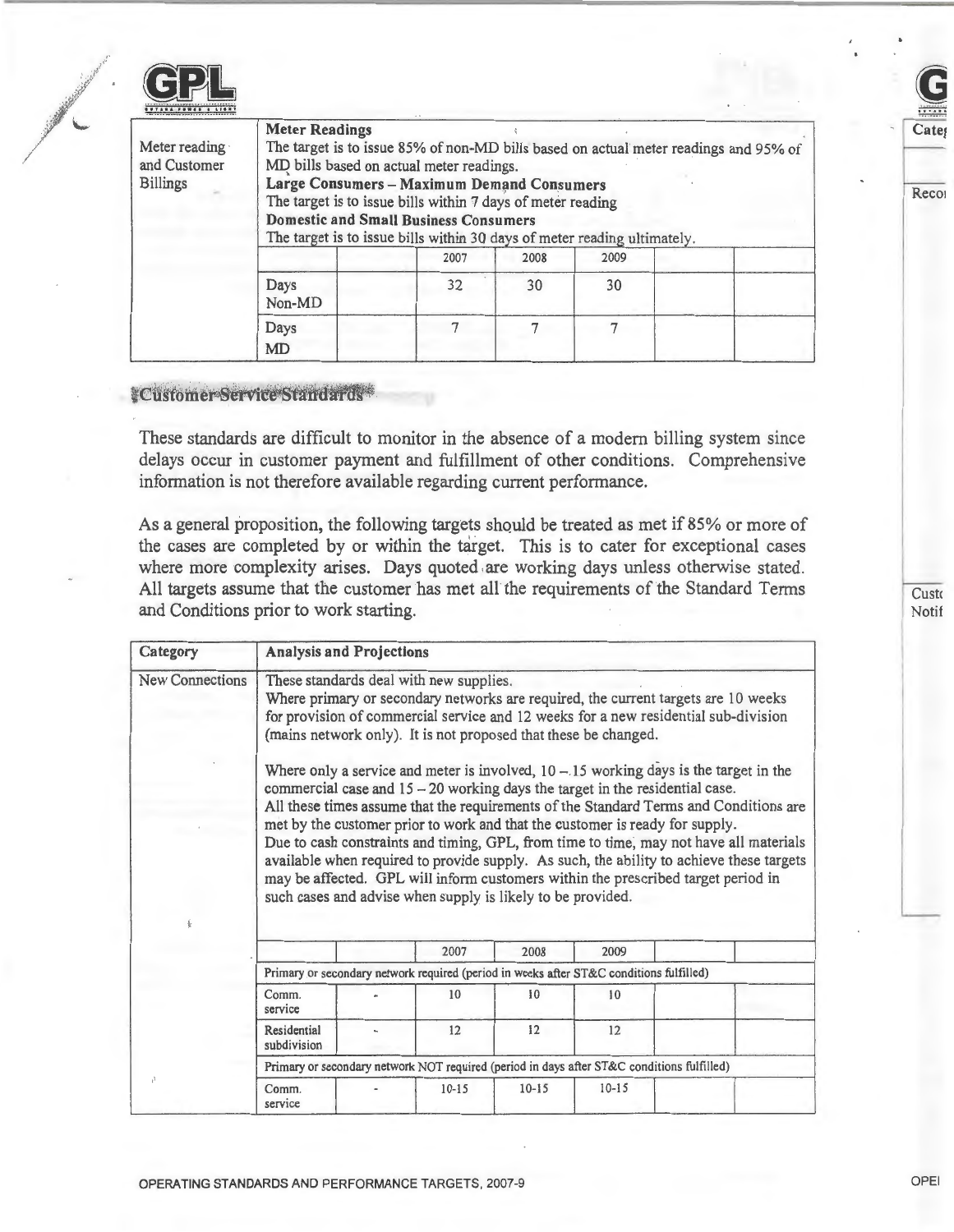

f

 $\mathcal{L}_{\mathcal{A}}$ 

| Category                 | <b>Analysis and Projections</b>                                                                                                                                                                                                                                                                                                                                                                                                                                                                                                                                                                                                                                                                                                                                                                                                                                                                                                                                   |                |                |                |  |  |  |  |
|--------------------------|-------------------------------------------------------------------------------------------------------------------------------------------------------------------------------------------------------------------------------------------------------------------------------------------------------------------------------------------------------------------------------------------------------------------------------------------------------------------------------------------------------------------------------------------------------------------------------------------------------------------------------------------------------------------------------------------------------------------------------------------------------------------------------------------------------------------------------------------------------------------------------------------------------------------------------------------------------------------|----------------|----------------|----------------|--|--|--|--|
|                          | Residential<br>services                                                                                                                                                                                                                                                                                                                                                                                                                                                                                                                                                                                                                                                                                                                                                                                                                                                                                                                                           | $15 - 20$      | $15 - 20$      | $15 - 20$      |  |  |  |  |
| Reconnections            | The current target calls for re-connection within 2 days.<br>It is proposed that the standards be modified to take account of local topology, tools-<br>and equipment available to GPL and available management and supervisory resources.<br>In Georgetown city, it is targeted that a reconnection take place no later than 2 full<br>working days following the day on which the customer meets the requirements of the<br>Standard Terms and Conditions (ST&C) - where the service and meter is in place and<br>only a simple connection is necessary.<br>Where a service and / or meter is required for re-connection, the target would be 10<br>working days in the commercial case and 15 working days for residential - in both<br>cases on the assumption that there is no requirement for additional load in which case<br>it would be treated as a new supply.<br>To fully achieve and monitor these standards, a new billing system will be required. |                |                |                |  |  |  |  |
|                          |                                                                                                                                                                                                                                                                                                                                                                                                                                                                                                                                                                                                                                                                                                                                                                                                                                                                                                                                                                   | 2007           | 2008           | 2009           |  |  |  |  |
|                          | Reconnection, service and meter in place (days after ST&C requirements met)                                                                                                                                                                                                                                                                                                                                                                                                                                                                                                                                                                                                                                                                                                                                                                                                                                                                                       |                |                |                |  |  |  |  |
|                          | In G'town                                                                                                                                                                                                                                                                                                                                                                                                                                                                                                                                                                                                                                                                                                                                                                                                                                                                                                                                                         | $\overline{2}$ | $\overline{2}$ | 1              |  |  |  |  |
|                          | Elsewhere                                                                                                                                                                                                                                                                                                                                                                                                                                                                                                                                                                                                                                                                                                                                                                                                                                                                                                                                                         | $\overline{2}$ | $\overline{2}$ | $\mathbf{1}$   |  |  |  |  |
|                          | Reconnection, service and meter not in place (days after ST&C requirements met)                                                                                                                                                                                                                                                                                                                                                                                                                                                                                                                                                                                                                                                                                                                                                                                                                                                                                   |                |                |                |  |  |  |  |
|                          | Commercial                                                                                                                                                                                                                                                                                                                                                                                                                                                                                                                                                                                                                                                                                                                                                                                                                                                                                                                                                        | 10             | 10             | 10             |  |  |  |  |
|                          | Residential                                                                                                                                                                                                                                                                                                                                                                                                                                                                                                                                                                                                                                                                                                                                                                                                                                                                                                                                                       | 15             | 15             | 15             |  |  |  |  |
| Customer<br>Notification | This standard relates to information necessary for a customer, category of customers or<br>all customers to understand adjustments to their accounts occasioned by the<br>application of The First Schedule of the License, The Third Schedule of ESRA or the<br>Standard Terms and Conditions.<br>GPL will endeavor to notify all or a category of customers by publishing notices in a<br>daily newspaper of wide circulation identifying the reason for the adjustment and the<br>methodology for determining the impact on individual accounts, at least seven<br>working days before the bill issue date.<br>For individual customers, GPL will endeavor to dispatch a detailed explanation<br>regarding the justification and computation of any adjustment to their account within<br>five working days following the bill issue date.                                                                                                                     |                |                |                |  |  |  |  |
|                          |                                                                                                                                                                                                                                                                                                                                                                                                                                                                                                                                                                                                                                                                                                                                                                                                                                                                                                                                                                   | 2007           | 2008           | 2009           |  |  |  |  |
|                          |                                                                                                                                                                                                                                                                                                                                                                                                                                                                                                                                                                                                                                                                                                                                                                                                                                                                                                                                                                   |                |                |                |  |  |  |  |
|                          | All customers or any<br>Category (Working Days<br>before bill issue date)                                                                                                                                                                                                                                                                                                                                                                                                                                                                                                                                                                                                                                                                                                                                                                                                                                                                                         | $\overline{7}$ | $\overline{7}$ | $\overline{7}$ |  |  |  |  |
|                          | Individual customer<br>(Working Days following<br>bill issue date)                                                                                                                                                                                                                                                                                                                                                                                                                                                                                                                                                                                                                                                                                                                                                                                                                                                                                                | 5              | 5              | 5              |  |  |  |  |

.,

 $\mathring{\mathcal{E}}$  $\frac{1}{2}$